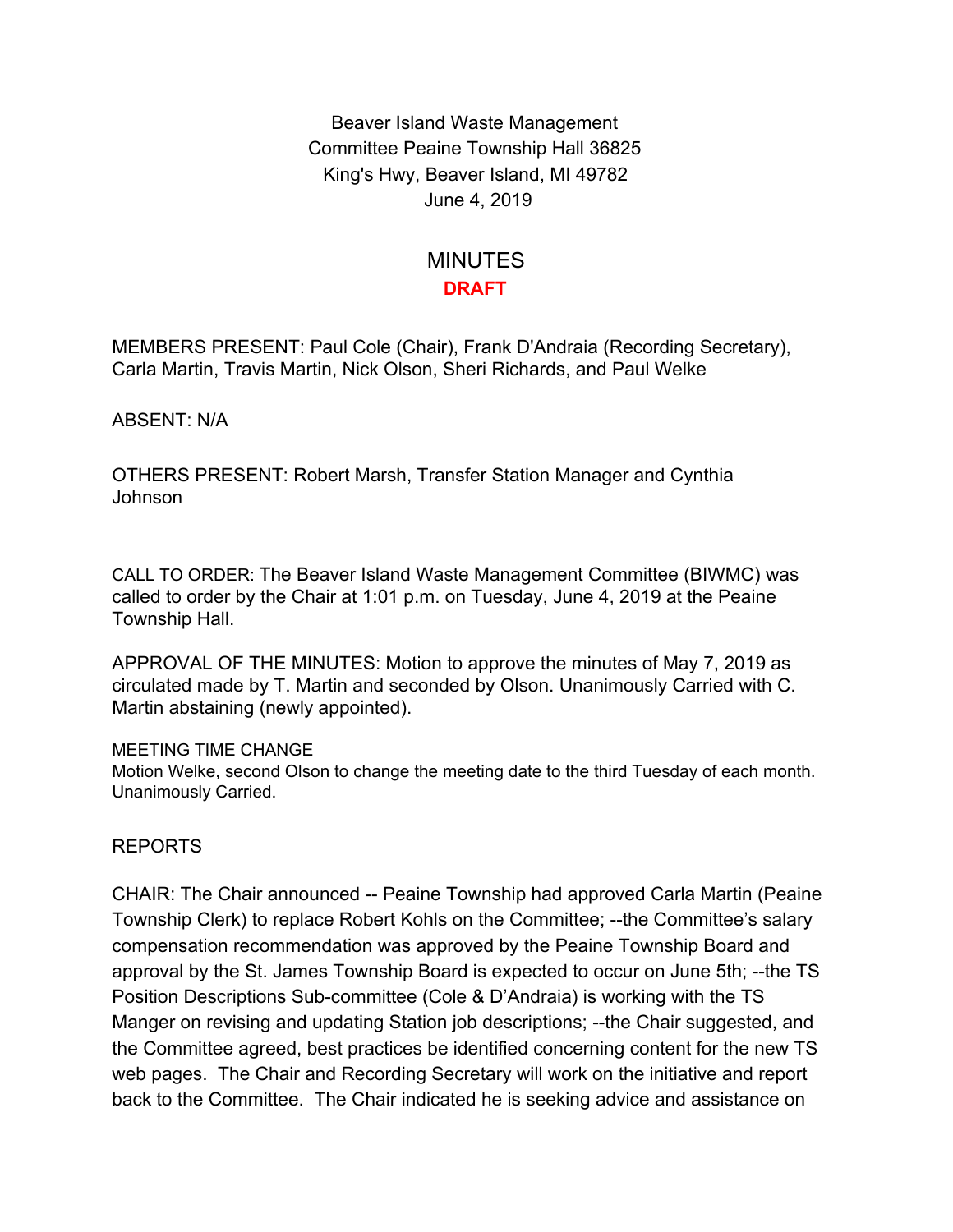from the St. James Township attorney of developing an appropriate employment policy governing drug and alcohol testing for TS employees.

TRANSFER STATION MANAGER: Marsh reported all TS operations were running smoothly and that the call for HHW and the BICS Roadside Cleanup project went well. Richards asked if a TS Price Guide could be prominently displayed at the Station and that the price guide be periodically published in the Island monthly and referenced in the new TS website being developed. It was the consensus of the Committee that the suggestion be implemented. Marsh, Richards, and the Chair will work on the request and report back to the Committee.

Marsh then distributed a written report (not attached), that included performance appraisals for TS personnel and a draft job description for p/t personel. The Manager noted that the Station's budget had not been finalized. The Chair indicated he is working with Peaine Township Supervisor and Clerk on the budget. C. Martin observed that the citizens of Peaine Township are expected to vote on millage for the Transfer Station on August 6, 2019.

## OLD BUSINESS

DRAFT ADDENDUM TO 1991 DOCUMENT CREATING THE BIWMC: The Committee discussed the content of the proposed Addendum (previously distributed) and made additional recommendations. The Chair tasked the Recording Secretary to edit the 1991 charge, incorporating suggestions drawn from Committee deliberations on the Addendum. A motion was made by Richards and seconded by Olson that the edits be reviewed at the next meeting with the intent to recommend to both townships that the changes be adopted. Unanimously carried

COMMITTEE PRIORITIES (CP) FOR 2019: The committee reviewed and discussed a list of priorities drawn up during the meeting held on May 7, as well as three Transfer Station action items listed in the Beaver Island Master Plan (MP). At the end of the discussion several members of the Committee stepped up to work on the priorities.

The Committee determined the top three priorities for 2019 were as follows:

- 1. Guides (CP items A & E): Finalize and approve previously drafted Committee Guidelines and Responsibilities, as well as an Employee Handbook (Coles and D'Andraia)
- 2. Equipment/Oversight (CP items F & H): Develop a prioritized equipment